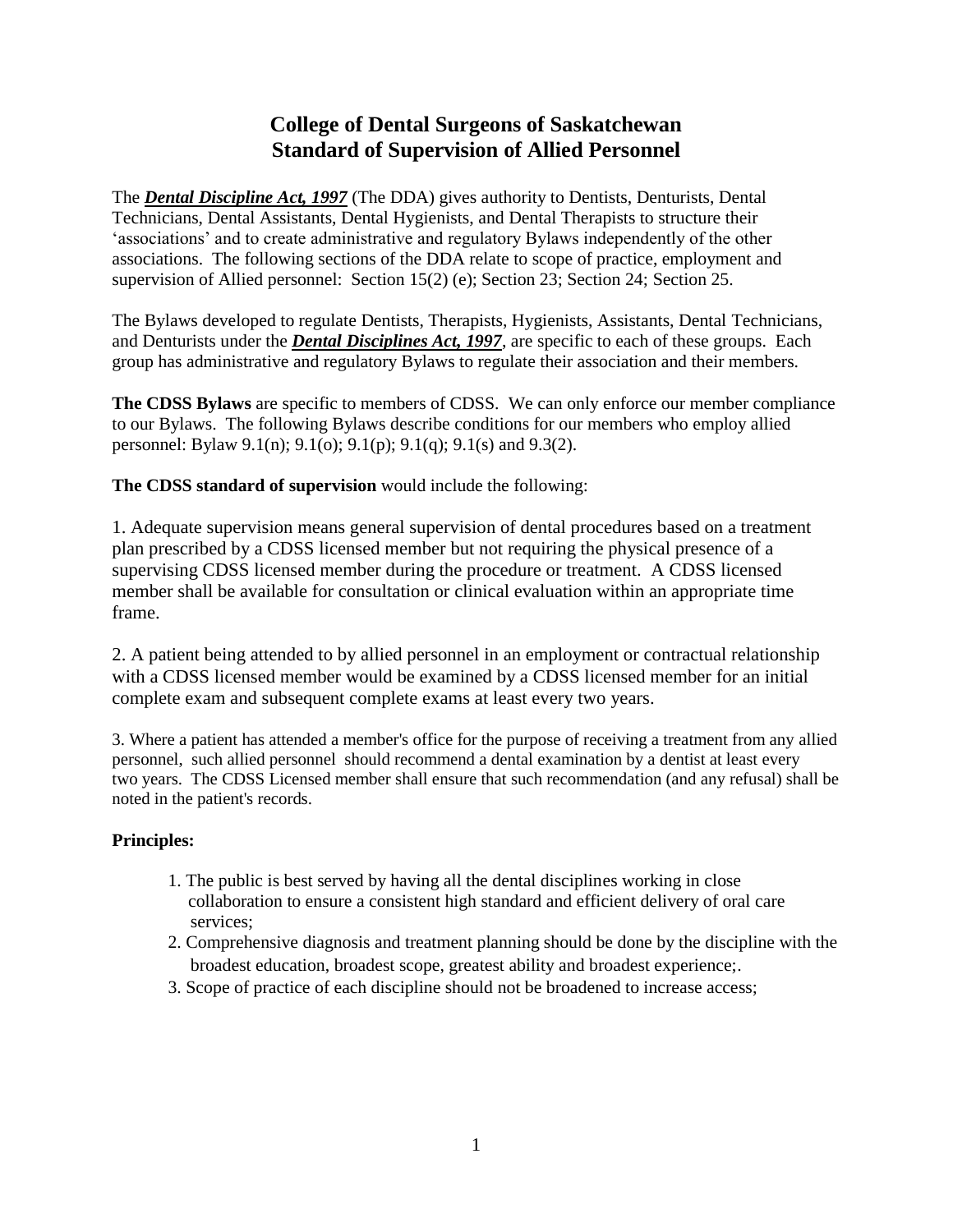# **Appendix I Supervision of Allied Personnel - Authorized Practices**

*(Article reprinted from CDSS Newsletter)*

The *Dental Disciplines Act, 1997.* Article 23 articulates that Dentists have the broadest range of authorized practices, then each of the other disciplines are limited by exclusion of some of those authorized practices (see below). If certain authorized practices are not identified (listed) for a particular discipline, they are not to be performed by the members of that discipline. Furthermore the *Dental Disciplines Act, 1997,* Article 24, Prohibitions, states that only members licensed by their respective licensing authority can perform the authorized practices of such discipline.

Of particular interest for this article are these authorized practices:

- 1) performing diagnosis;
- 2) prescribing and dispensing medications;
- 3) administering inhalation medications;
- 4) injection of local anaesthetic;
- 5) performing supragingival and subgingival debridement and;
- 6) construction and delivery of oral appliances.
- 1) Performing Diagnosis:
	- Dentists are allowed full range of diagnostic latitude for diseases, disorders, dysfunction of the oral-facial complex.
	- No diagnostic latitude is authorized for assistants.
	- Hygienists are limited to assessing and treatment planning periodontal health.
	- Therapists are limited to identifying dental caries or dental abscess as the cause of a person's symptoms.
- 2) Prescribing and Dispensing Medications:
	- Technicians, denturists, assistants, hygienists and therapists aren't allowed to prescribe and dispense medications; Dentists are allowed such.
- 3) Administration of Inhalation Medications:
	- Technicians, denturists, assistants, hygienists and therapists are not allowed to administer inhalation medications; dentists are allowed such.
- 4) Injection of Local Anaesthetics:
	- Technicians, denturists and assistants are not allowed to inject local anaesthetics: dentists, hygienists and therapists are allowed such (with appropriate training).
- 5) Performing Supragingival and Subgingival Debridement:
	- It is clear that this is not allowed for technicians, denturists, assistants and therapists. (However, it could be argued that if therapists are allowed to extract teeth and perform other irreversible procedures on teeth that, with appropriate training, they should be allowed to perform this practice.)
- 6) Construction and Delivery of Oral Appliances:
	- This is allowed for technicians, on prescription from a dentist; for assistants in the process of assisting a dentist; for hygienists and therapists who have appropriate training in orthodontic and restorative procedures.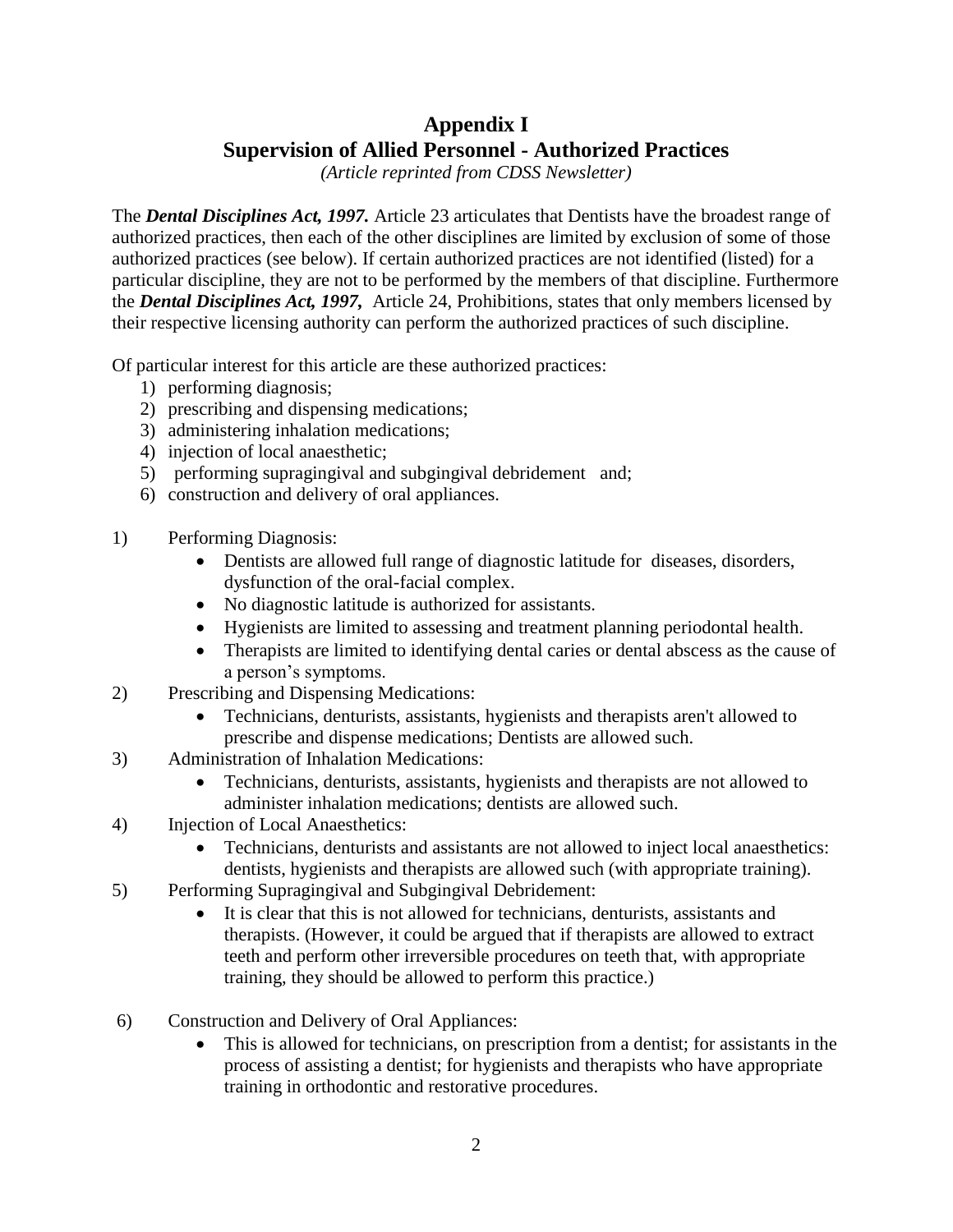Now for the over-arching condition of the *Dental Disciplines Act, 1997,* Article 25, Limitations of Practice, which clearly states that assistants, hygienists and therapists must, to perform their authorized practices, be employed by or be under contract with a dentist or an agency listed. Members of any of the dental disciplines practicing outside the boundaries of these provincial laws should re-align their practice to be within the provisions of the *Dental Disciplines Act,*  1997 or they may have an unpleasant surprise when a liability insurer refuses to cover illegal practice!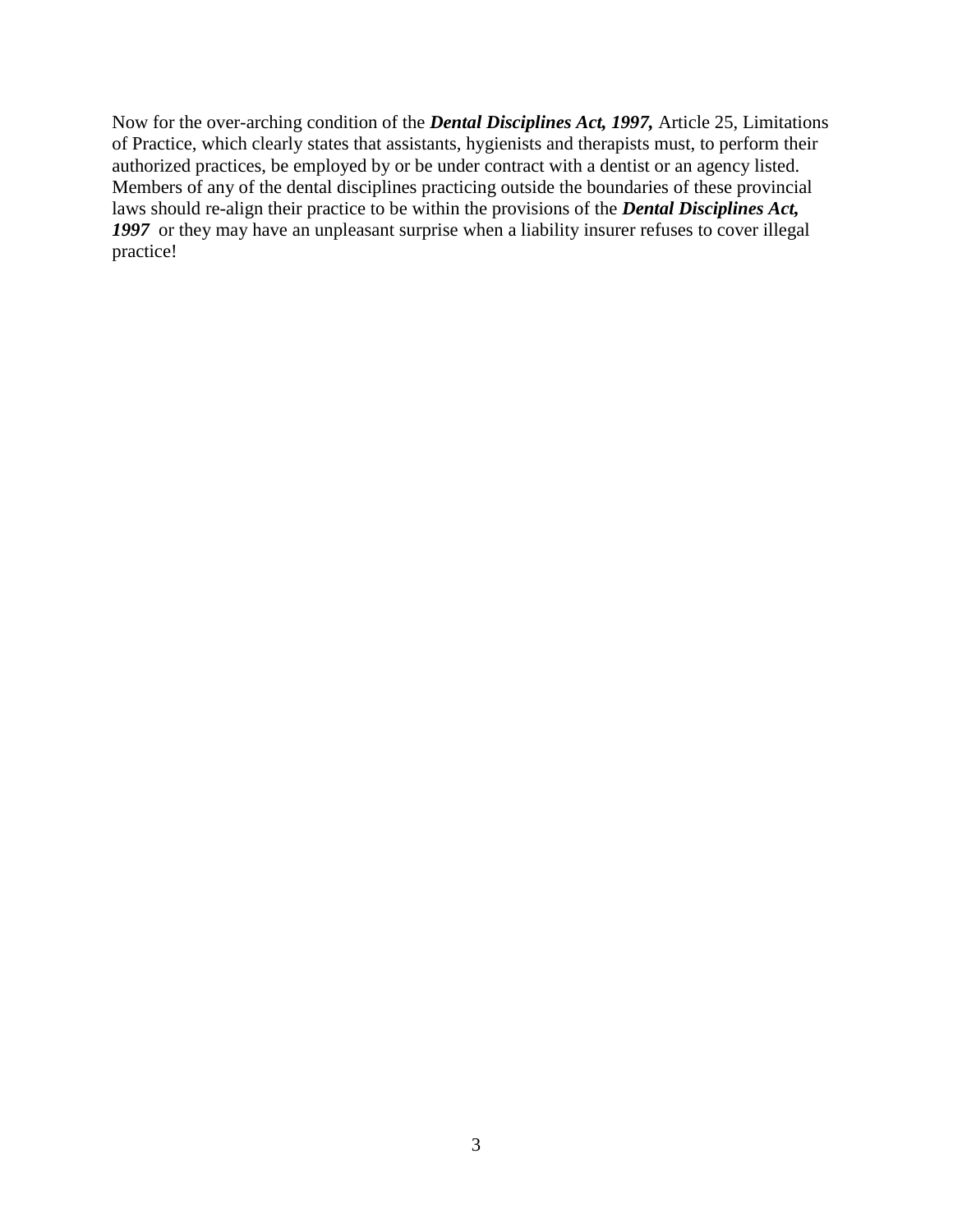### **Appendix II**

#### **Relevant Sections of the Dental Disciplines Act Relating to Supervision of Allied Personnel**

15(2) Subject to this Act, regulatory bylaws may be made by each council for that association's members pursuant to section 14 for the following purposes:

(e) setting standards regarding the manner and method of practice of its members, including the supervision or direction of staff;

23(1) A dentist is authorized, subject to the terms, conditions and limitations of that person's licence:

(a) to communicate a conclusion, identifying a disease, disorder or dysfunction of the oral-facial complex as the cause of a person's symptoms;

(b) to perform a procedure on tissues of the oral-facial complex below the dermis, below the surface of a mucous membrane or in or below the surfaces of the teeth, including scaling of teeth;

(c) to harvest tissue for the purpose of surgery on the oral-facial complex;

(d) to correct a fracture of a bone of the oral-facial complex or correct a dislocation of a joint of the oral-facial complex;

(e) to administer a substance by injection or inhalation in the provision of dental treatment;

(f) to prescribe or dispense drugs in the provision of dental treatment;

(g) to fit or dispense a dental prosthesis, or an orthodontic appliance or device used inside the mouth to protect teeth from abnormal functioning; and

(h) to expose, process and mount dental radiographs in accordance with *The Radiation Health and Safety Act, 1985.*

(2) A dental technician is authorized, subject to terms, conditions and limitations of that person's licence: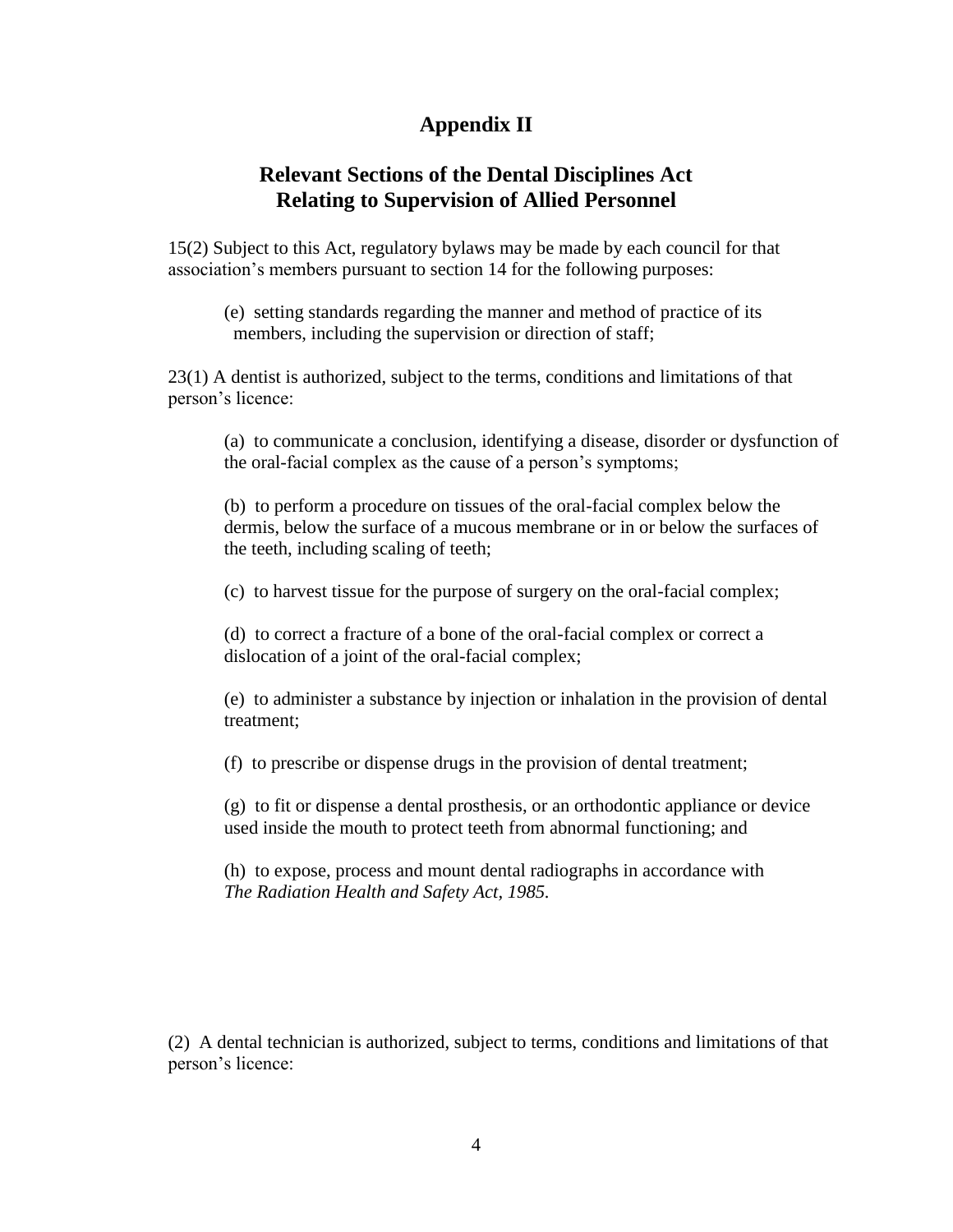(a) to make, produce, reproduce, construct, furnish, supply, alter and repair a denture, bridge or prosthetic appliance, or thing to be used in, on, in connection with, or in the treatment of a human tooth, jaw or associated structure or tissue for a person in accordance with a prescription of a dentist to perform any of these services for the person, if the practices can be performed without intraoral procedures or the taking of impressions;

(b) to make structural repairs to a removable dental prosthesis or replace teeth in a dental prosthesis, if these practices can be performed without intraoral procedures or the taking of impressions; and

(c) to take shades for proper colour, including performing necessary intraoral procedures.

(3) A denturist is authorized, subject to the terms, conditions and limitations of that person's licence, to make, repair, reline, alter, replace or furnish a removable dental prosthesis, and for that purpose carry out non-surgical intraoral procedures, including the taking of impressions that are necessary to make, repair, reline, alter replace or furnish a removable dental prosthesis.

(4) A dental assistant is authorized, subject to the terms, conditions and limitations of that person's licence, to assist and to perform intraoral assisting services that include:

(a) the introduction and manipulation of dental materials and devices in the mouth;

(b) orthodontic and restorative procedures consistent with an approved education program in dental assisting; and

(c) the exposure, processing and mounting of dental radiographs in accordance with

*The Radiation Health and Safety Act, 1985.*

(5) A dental hygienist is authorized, subject to the terms, conditions and limitations of that person's licence:

- (a) to communicate an assessment and treatment plan regarding periodontal health;
- (b) to perform supragingival and subgingival debridement;
- (c) to perform orthodontic and restorative procedures consistent with an approved education program in dental hygiene;
- (d) to administer local anaesthesia in the provision of dental treatment; and
- (e) to expose, process ad mount dental radiographs in accordance with  *The Radiation Health and Safety Act, 1985.*

(6) A dental therapist is authorized, subject to the terms, conditions and limitations of that person's licence: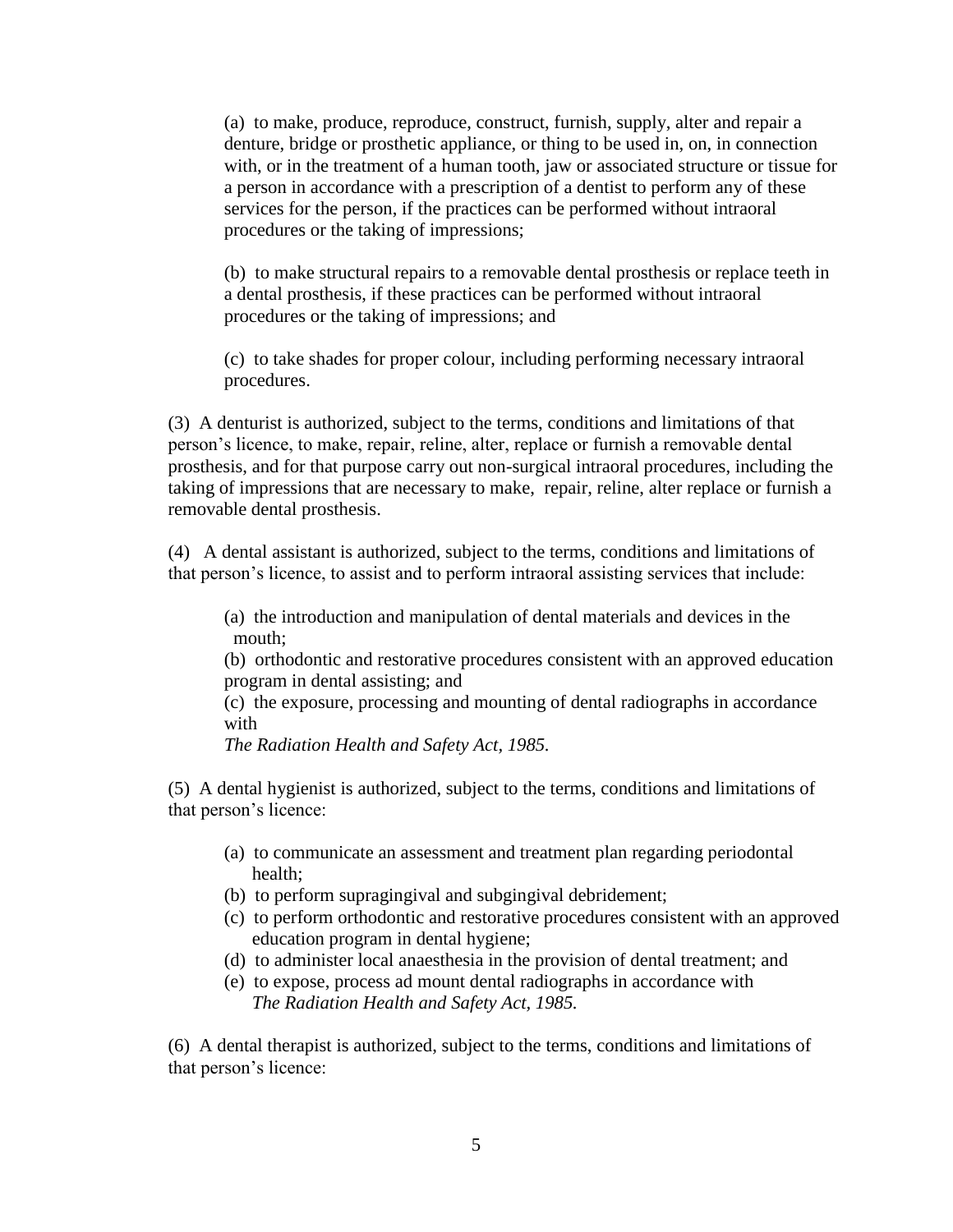(a) to communicate a conclusion identifying dental caries or dental abscesses as the cause of a person's symptoms;

(b) to perform a procedure in or below the surface of the teeth, conduct simple extractions of primary and permanent teeth and perform space maintenance on teeth;

(c) to administer local anaesthesia in the provision of dental treatment; and

(d) to expose, process and mount dental radiographs in accordance with *The Radiation Health and Safety Act, 1985.*

24 (1) No person shall perform an authorized practice unless:

(a) the person is a member of an association whose members are authorized to perform the authorized practice and his or her licence does not prevent that member from performing that authorized practice;

(b) the performance of the authorized practice has been delegated by a member mentioned in clause (a) to a person employed by that member, in accordance with the bylaws of his or her association; or

(c) the authorized practice is carried out by a person who is authorized to perform those functions pursuant to the authority of any other Act.

- (2) The performance of an authorized practice is not a contravention of subsection (1) if it is done in the course of:
	- (a) rendering first aid or temporary assistance in an emergency; or

(b) fulfilling the requirements to become a member of an association and the practice is performed under the direction or supervision of a member of the association who is authorized to perform the authorized practice.

- 25 (1) For the purpose of this section, **"employer"** means:
	- (a) the Government of Saskatchewan;
	- (b) the Government of Canada;
	- (c) a regional health authority or an affiliate as the defined in *The Regional Health Services Act;*
	- (d) an association incorporated pursuant to *The Mutual Medical and Hospital Benefit Associations Act;*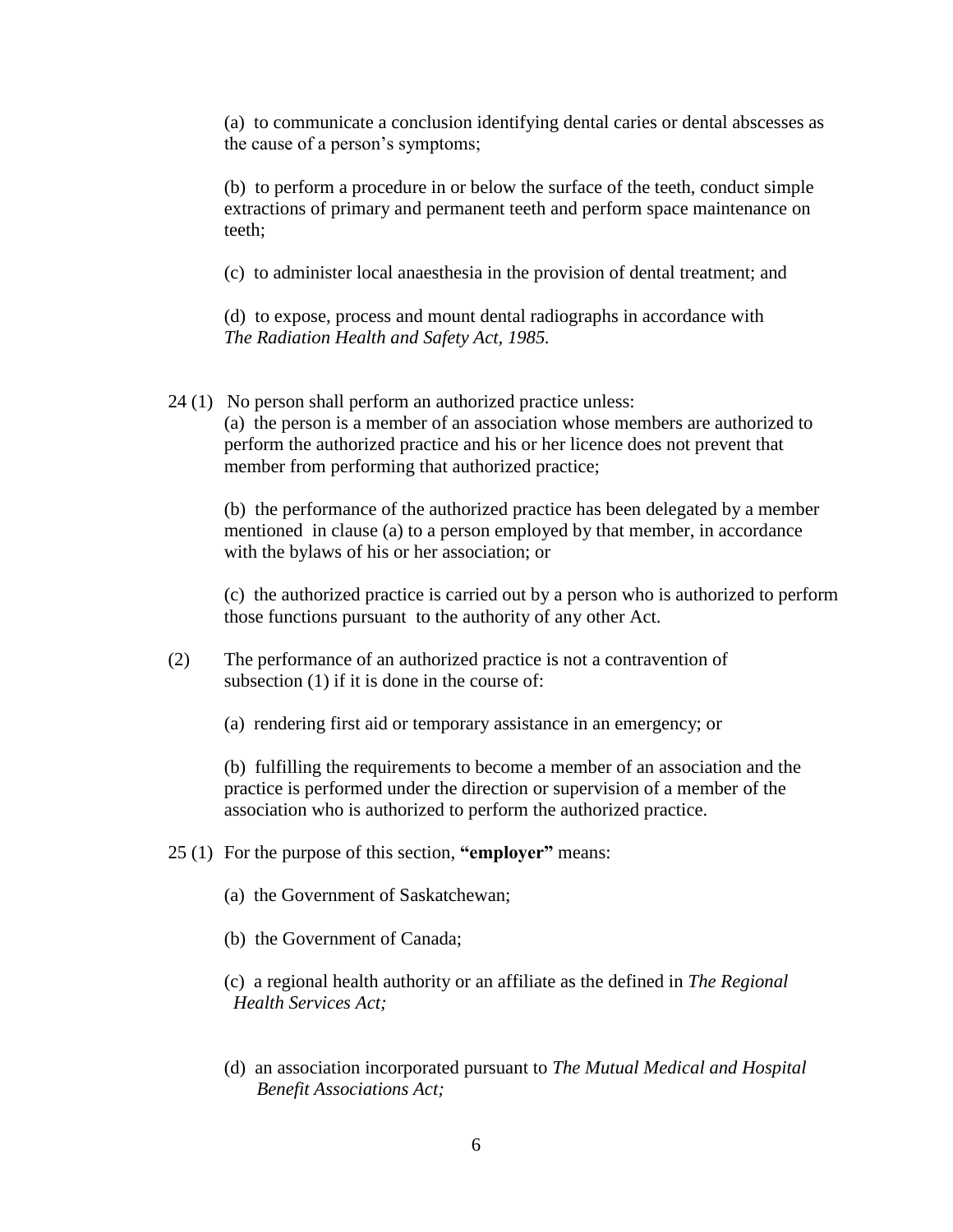(e) a municipality;

(f) an Indian band within the meaning of the *Indian Act*(Canada);

(g) an operator of a personal care home within the meaning of *The Personal Care Homes Act,* an non- profit corporation or a co-operative, that is approved by the minister;

(h) a board of education, conseil scolaire or the conseil general within the meaning of *The Education Act, 1995;*

(i) The University of Regina, the University of Saskatchewan, the Saskatchewan Indian Federated College and the Saskatchewan Institute of Applied Science and Technology.

(2) A dental assistant may only perform the practices that he or she is authorized by subsection 23(4) to perform where he or she is employed by or practices under a contact with:

(a) an employer that employs or has established a formal referral or consultation process with a dentist; or

(b) a dentist.

(3) A dental hygienist may only perform the practices that he or she is authorized by subsection 23(5) to perform where he or she is employed by or practices under contract with:

(a) am employer that employs or has established a formal referral or consultation process with a dentist;

(b) a dentist.

(4) A dental therapist may only perform the practices that he or she is authorized by subsection 23(6) to perform where he or she is employed by or practices under a contract with:

(a) an employer that employs or has established a formal referral or consultation process with a dentist; or

(b) a dentist.